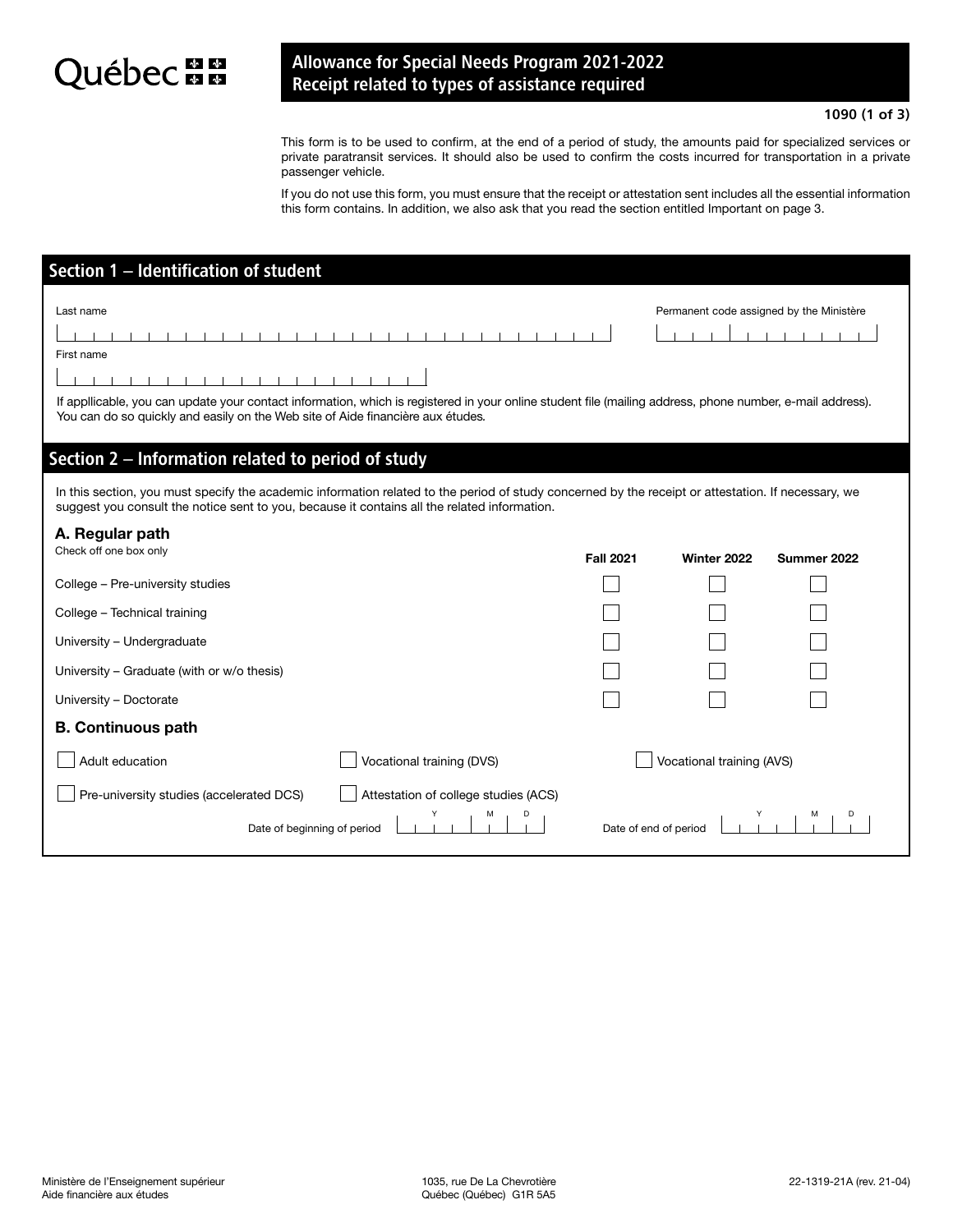| 1090 (2 of 3) |  |  |  |
|---------------|--|--|--|
|---------------|--|--|--|

| Last name                                                                                                                                                                                                                   |                                          |
|-----------------------------------------------------------------------------------------------------------------------------------------------------------------------------------------------------------------------------|------------------------------------------|
| First name                                                                                                                                                                                                                  | Permanent code assigned by the Ministère |
|                                                                                                                                                                                                                             | $-1$ $-1$ $-1$ $-1$ $-1$                 |
|                                                                                                                                                                                                                             |                                          |
| Section 3 - Receipt related to specialized services                                                                                                                                                                         |                                          |
| A. Type of specialized service                                                                                                                                                                                              |                                          |
| Check off one box only. If necessary, use a separate form for each service for which you must provide a receipt. However, be sure to send all the forms in a single transmittal.                                            |                                          |
| Reader<br>Note-taker<br>Transcriber<br>Interpreter                                                                                                                                                                          | Attendant                                |
| B. Attestation by the person who provided the service mentioned above                                                                                                                                                       |                                          |
| For the entire period indicated in section 2, I hereby confirm that I received from the student identified in section 1 an amount equal<br>hours of service, exclusively for the specialized service mentioned above.<br>to |                                          |
| Last name and first name of person who provided the service (use block letters)                                                                                                                                             |                                          |
|                                                                                                                                                                                                                             |                                          |
| Telephone                                                                                                                                                                                                                   |                                          |
|                                                                                                                                                                                                                             |                                          |
| Electronic signatures are not accepted.                                                                                                                                                                                     | Date                                     |
| Signature X<br>Signature of the person who provided the service                                                                                                                                                             | Date                                     |
| Signature X                                                                                                                                                                                                                 | M                                        |
| Signature of the student who benefited from the service                                                                                                                                                                     |                                          |
|                                                                                                                                                                                                                             |                                          |
| Section 4 - Receipt related to private paratransit service                                                                                                                                                                  |                                          |
| A. Type of paratransit service                                                                                                                                                                                              |                                          |
| Private paratransit carrier<br>Taxi                                                                                                                                                                                         |                                          |
| <b>B.</b> Attestation by the carrier                                                                                                                                                                                        |                                          |
| For the entire period indicated in section 2, I hereby confirm that I made the number of round trips specified below, where the cost of a single round                                                                      |                                          |
| trip between the student's residence and the educational institution is specified below.<br>X one round trip at \$<br>Number of round trips                                                                                 |                                          |
|                                                                                                                                                                                                                             |                                          |
|                                                                                                                                                                                                                             | GST\$                                    |
|                                                                                                                                                                                                                             | QST\$                                    |
|                                                                                                                                                                                                                             | Total \$                                 |
| Name of carrier                                                                                                                                                                                                             | Permit No.                               |
|                                                                                                                                                                                                                             |                                          |
| Telephone                                                                                                                                                                                                                   |                                          |
|                                                                                                                                                                                                                             |                                          |
| Electronic signatures are not accepted.                                                                                                                                                                                     |                                          |
| Signature X                                                                                                                                                                                                                 | Date<br>м                                |
| Signature of an authorized representative of the carrier                                                                                                                                                                    | Date                                     |
| Signature X                                                                                                                                                                                                                 | М<br>D                                   |
| Signature of the student who benefited from the service                                                                                                                                                                     |                                          |